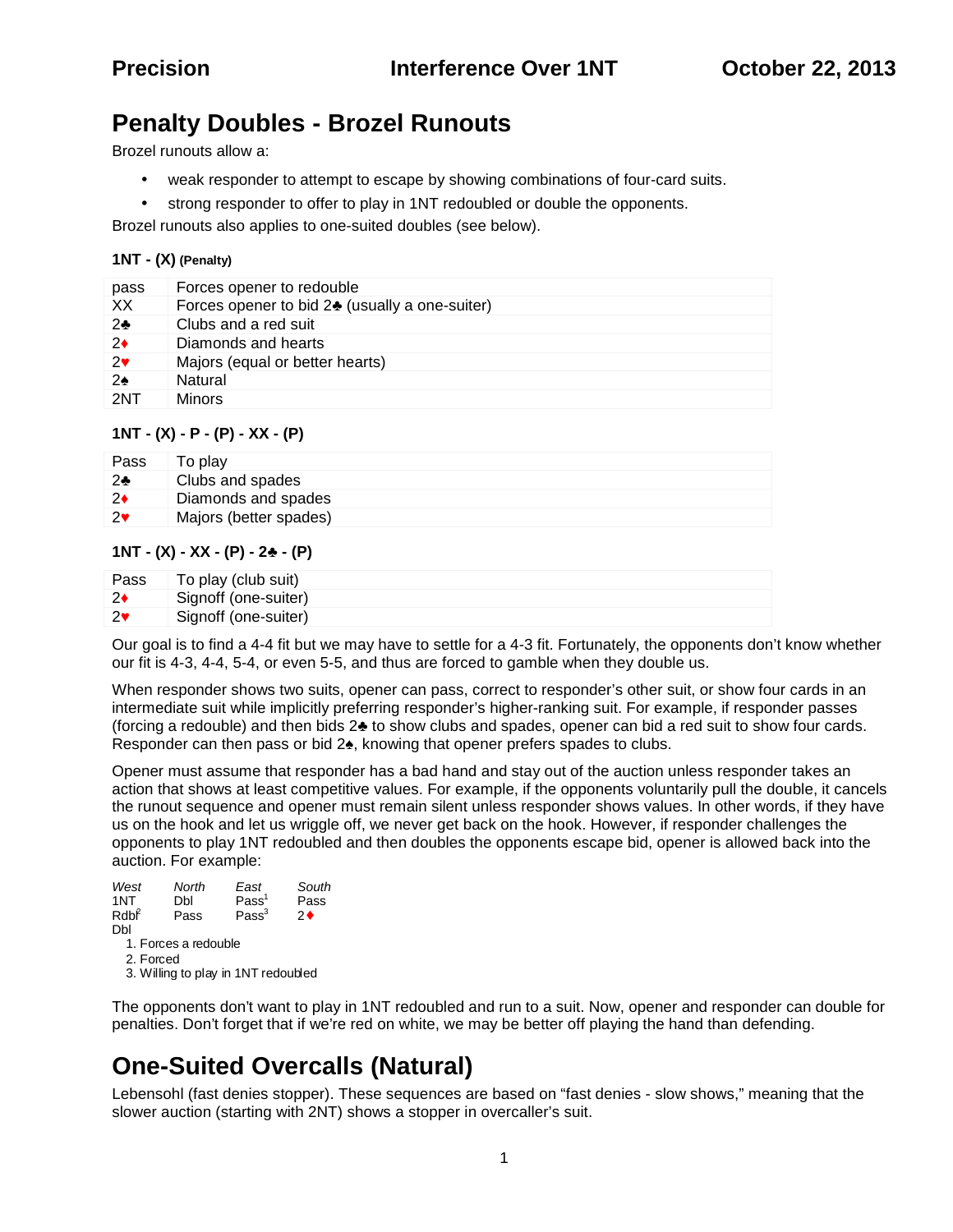**Precision Interference Over 1NT October 22, 2013** 

| double                             | Penalty on two-level, negative on three-level                                                                                                                                                                                                                         |
|------------------------------------|-----------------------------------------------------------------------------------------------------------------------------------------------------------------------------------------------------------------------------------------------------------------------|
| 2 of higher ranking suit           | Natural and non-forcing                                                                                                                                                                                                                                               |
| 2NT                                | Forces opener to bid 3 then:<br>3 in suit of lower rank than overcalled - natural, to play<br>3 in suit of higher rank than overcalled – natural, invitational<br>3 in the overcalled suit - Stayman showing a stopper in that suit<br>3NT to play, showing a stopper |
| 3 of any suit (not cue bid)        | Natural, forcing to game                                                                                                                                                                                                                                              |
| 3 in the overcalled suit (cue bid) | Stayman denying a stopper                                                                                                                                                                                                                                             |
| 3NT                                | To play, denying a stopper                                                                                                                                                                                                                                            |

With respect to "If opener bids 3 over 2NT it shows diamonds and willingness to play in 4, "I don't want to play this any more. It's undisciplined and unsound. Opener must always bid 3.

# **Cappelletti 2♣ One-Suited Overcalls**

System is on. Double is penalty. 3 is Stayman.

# **DONT One-Suited Doubles**

Advancer often does not know whether or not the one-suited double:

- absolutely forces 2
- can be passed for penalties

People play it both ways. To allow for this possible confusion without asking questions, we use the following rule:

Brozel runouts apply **unless responder passes (forcing a redouble) and advancer bids 2 (or whatever)**. We're now out of danger so Brozel runouts are no longer needed. lebensohl applies.

*West North East South*  $Pass<sup>2</sup>$  $2*^{3}$  1. One-suited hand 2. Forces a redouble (Brozel Runouts)

3. Now lebensohl applies

Opener, who doesn't know responder's intent, must stay silent unless responder takes another action, e.g., doubles overcaller's suit for penalties, bids 2NT (forcing 3 ), competes for a partial, or bids 3NT denying a stopper in overcaller's suit. Example:

*West North East South* 1NT Dbl<sup>i</sup> Pass<sup>∠</sup><br>Pass 2♥ Dbl<sup>4</sup>  $2*^3$ Pass  $2\bullet$  Db<sup>4</sup> 2 $\bullet$  $Db<sup>5</sup>$  1. One suited hand 2. Forces a redouble (Brozel Runouts) 3. Now lebensohl applies 4. Penalty 5. Penalty

# **Two-Suited Overcalls**

- If suits are known: cue bid of lower suit is distributional takeout; cue bid of higher suit is power takeout.
- If one suit is known: treat as natural overcall (Lebensohl).
- If suits are ambiguous, system is on (ignore it).

## **Doubles of Stayman or Transfers**

#### *1NT-(P)-2 -(X)*

P Both majors, if given the opportunity responder can then transfer into 4-4 or 5-4 fit

XX To play